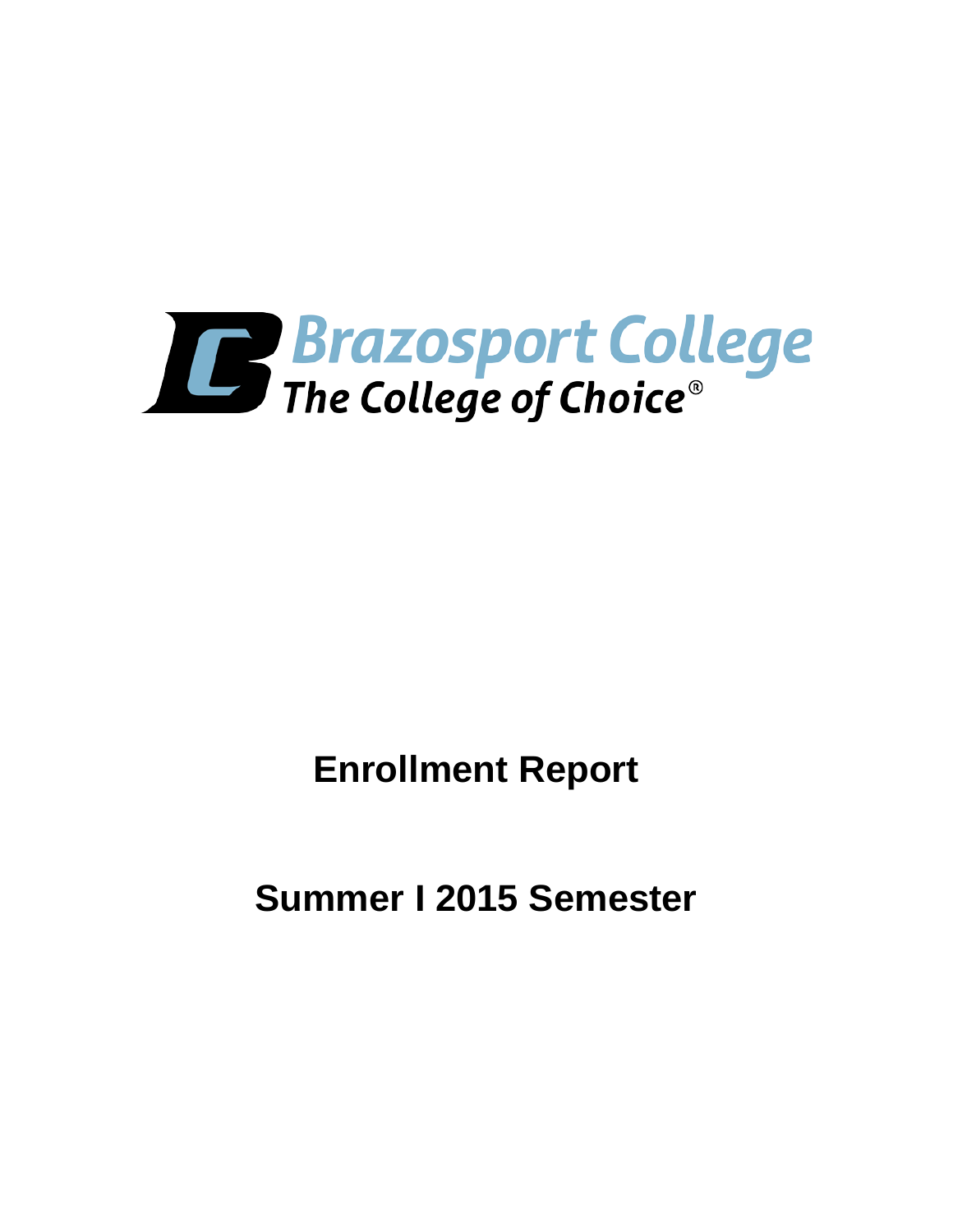# **Enrollment Report – Summer I 2015 Table of Contents**

| Table 15A Enrollment by Department/Technical Program Page 7 |  |
|-------------------------------------------------------------|--|
| Table 15B Enrollment by Department/Academic ProgramPage 8   |  |
|                                                             |  |
|                                                             |  |
|                                                             |  |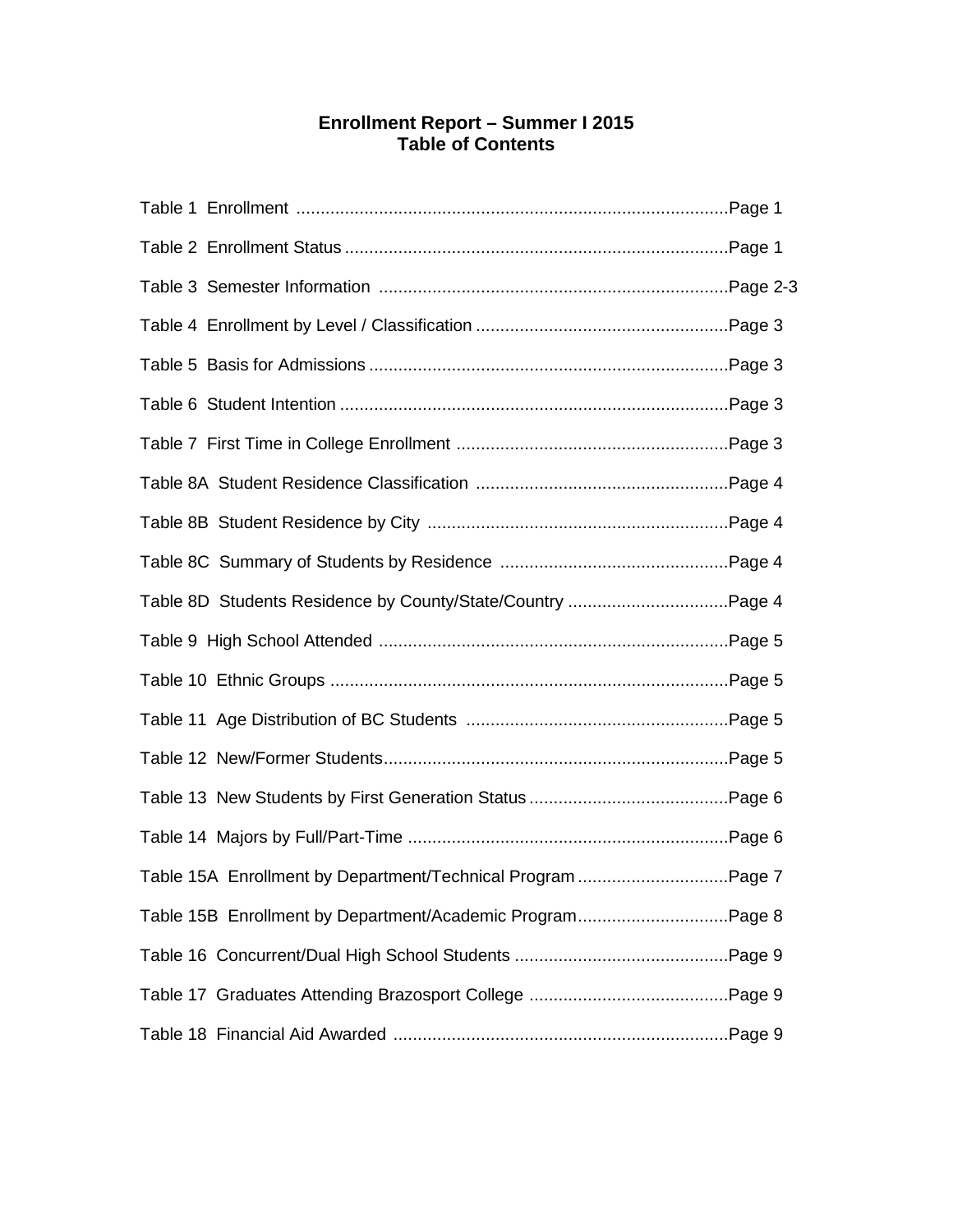# **Enrollment Report Summer I 2015**

#### **Table 1 Enrollment**

#### **Credit Program**

| Campus – Regular Students      | .939  |
|--------------------------------|-------|
| Flexible Entry (15 Duplicated) | 69    |
| Total Enrolled (Unduplicated)  | 1.99: |

#### **Non-Credit Program**

|  | Total Enrolled (Unduplicated) (From 5/08/15 - 7/07/15) | ?1ა |
|--|--------------------------------------------------------|-----|
|--|--------------------------------------------------------|-----|

#### **Total Headcount**

| Credit Program     | .939                      |
|--------------------|---------------------------|
| Non-credit Program | ດ4 ດ<br>ں اے              |
| Grand Total        | 2.15 <sup>c</sup><br>l vz |

#### **Full-time Student Equivalent**

| Full-time student equivalent (FTSE)                | .046 |
|----------------------------------------------------|------|
| Found by dividing total credit hours (10,230) by 5 |      |

**Table 2**

#### **Enrollment Status Part-Time / Full-Time**

| ___________________ |                  |            |              |        |  |
|---------------------|------------------|------------|--------------|--------|--|
|                     | <b>Full-Time</b> | Part-Time* | <b>Total</b> | %      |  |
| Male                | 372              | 561        | 933          | 48.1%  |  |
| Female              | 412              | 594        | 1,006        | 51.9%  |  |
| Total               | 784              | 1.155      | 1,939        | 100.0% |  |
| %                   | 40.4%            | 59.6%      | 100.0        | 100.0% |  |

\*Part-Time – Less than 5 semester hours in summer semester.

### **Enrollment Status Day Student / Night Student**

|                   | No.   | %      |
|-------------------|-------|--------|
| Day               | 569   | 29.3%  |
| Night             | 607   | 31.3%  |
| Both Day / Night  | 155   | 8.0%   |
| Distance Learning | 608   | 31.4%  |
| Total             | 1,939 | 100.0% |

Note: Since distance learning classes are not classified as "Day" or "Night" classes, students enrolled in distance learning classes as well as traditional "day" or "night" classes are classified as day, night or both day/night students by their "majority" enrollment in these classes. Therefore, it is possible that distance learning students are included in the Day, Night and Both Day/Night totals if they are taking these traditional classes along with a distance learning class. However, students taking only distance learning classes will be classified as only distance learning students.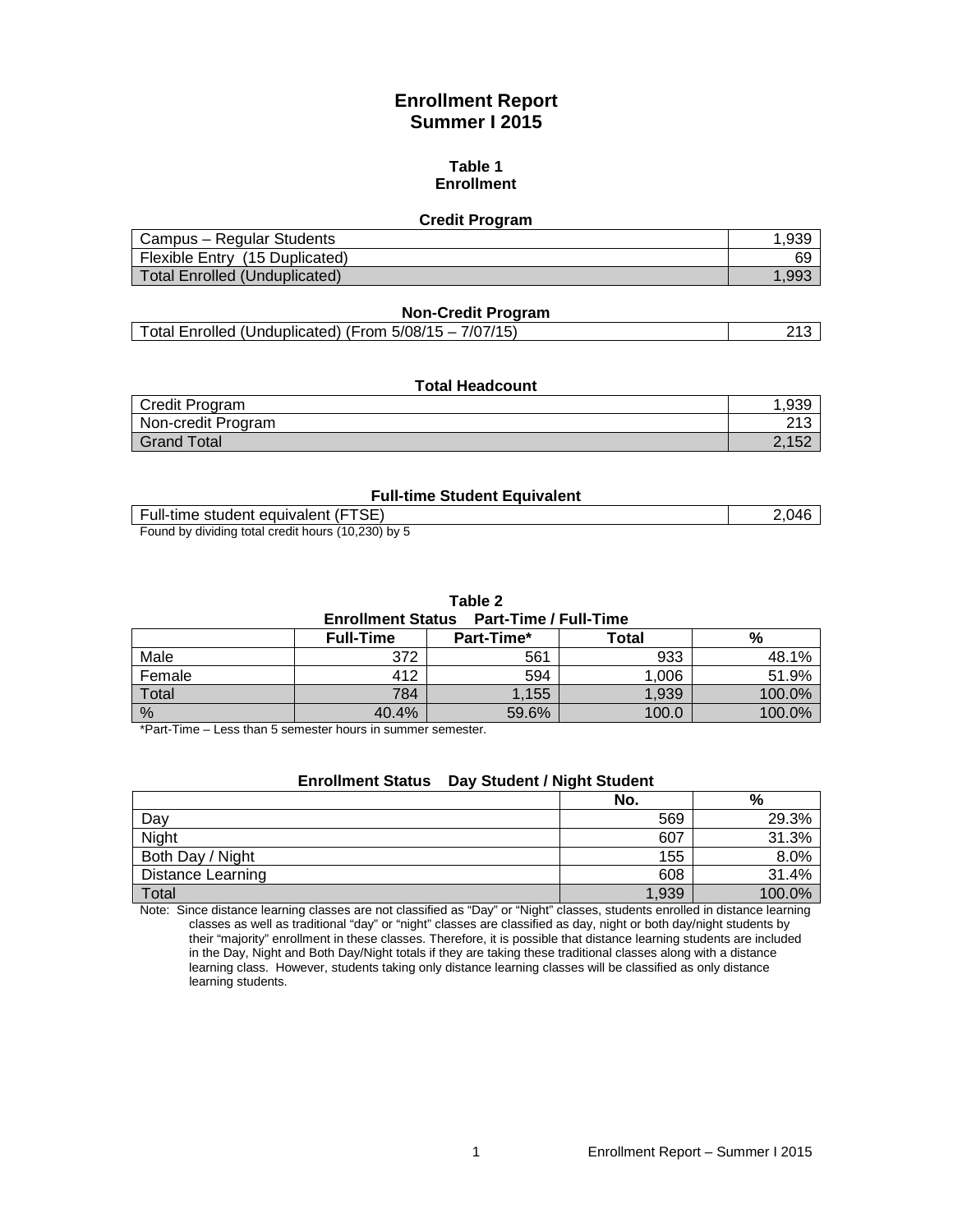### **Table 3 Semester Information**

| <b>Headcount</b>                                                              |    |           |       |  |  |
|-------------------------------------------------------------------------------|----|-----------|-------|--|--|
| <b>Flexible Entry</b><br><b>Duplicated</b><br><b>State Reports</b><br>Regular |    |           |       |  |  |
| 1.939                                                                         | 69 | 1F<br>ن ا | 2.008 |  |  |

| <b>Semester Credit Hours</b> |                                        |          |            |                  |  |
|------------------------------|----------------------------------------|----------|------------|------------------|--|
|                              | <b>Vocational-</b><br><b>Technical</b> | Academic | <b>BAT</b> | <b>Totals</b>    |  |
| Regular                      | 2,743                                  | 6,308    | 607        | 9,658            |  |
| <b>Flexible Entry</b>        | 484                                    | 88       | 0          | $\overline{572}$ |  |
| Total                        | 3,227                                  | 6,396    | 607        | 10,230           |  |
|                              |                                        |          |            |                  |  |
| In-District                  | 2,727                                  | 3,460    | 36         | 6,223            |  |
| Out-of-District              | 500                                    | 2,936    | 571        | 4,007            |  |
| <b>Totals</b>                | 3,227                                  | 6,396    | 607        | 10,230           |  |

Note: In / Out-of-District status is determined by where a course is taught.

#### **Semester Contact Hours**

|                | <b>Vocational-</b><br><b>Technical</b> | Academic | <b>BAT</b> | Totals  |
|----------------|----------------------------------------|----------|------------|---------|
| Regular        | 69,600                                 | 113.120  | 9.440      | 192.160 |
| Flexible Entry | 10.432                                 | 2.080    |            | 12.512  |
| Total          | 80,032                                 | 115,200  | 9,440      | 204,672 |

| In-District     | .904<br>74 | 66,096  | 576   | 138.576 |
|-----------------|------------|---------|-------|---------|
| Out-of-District | 8,128      | 49,104  | 8.864 | 66,096  |
| <b>Totals</b>   | 80,032     | 115.200 | 9,440 | 204.672 |

Note: In / Out-of-District status is determined by where a course is taught.

# **Semester Credit Hours**

| <b>By Student Tuition Residency Code</b> |                                 |                          |               |  |
|------------------------------------------|---------------------------------|--------------------------|---------------|--|
|                                          | <b>Vocational-</b><br>Technical | Academic -<br><b>BAT</b> | <b>Totals</b> |  |
| In-District                              | 1.900                           | 4.375                    | 6.275         |  |
| Out-of-District                          | 1.327                           | 2,628                    | 3.955         |  |
| <b>Totals</b>                            | 3,227                           | 7,003                    | 10,230        |  |

Note: BAT hours are included in Academic credit hours.

#### **Semester Contact Hours By Student Tuition Residency Code**

|                 | <b>Vocational-</b><br><b>Technical</b> | Academic -<br>BAT | <b>Totals</b> |
|-----------------|----------------------------------------|-------------------|---------------|
| In-District     | 47.565                                 | 77.029            | 124.594       |
| Out-of-District | 32.467                                 | 47.611            | 80.078        |
| <b>Totals</b>   | 80.032                                 | 124.640           | 204.672       |

Note: BAT hours are included in Academic contact hours.

#### **Distance Learning Semester Contact Hours**

| Internet     | 64,656 |
|--------------|--------|
| <b>VCT</b>   | 440    |
| <b>Total</b> | 66,096 |

Note: These contact hour totals do not include hybrid / blended course hours.

The distance learning contact hours are included in semester contact hours.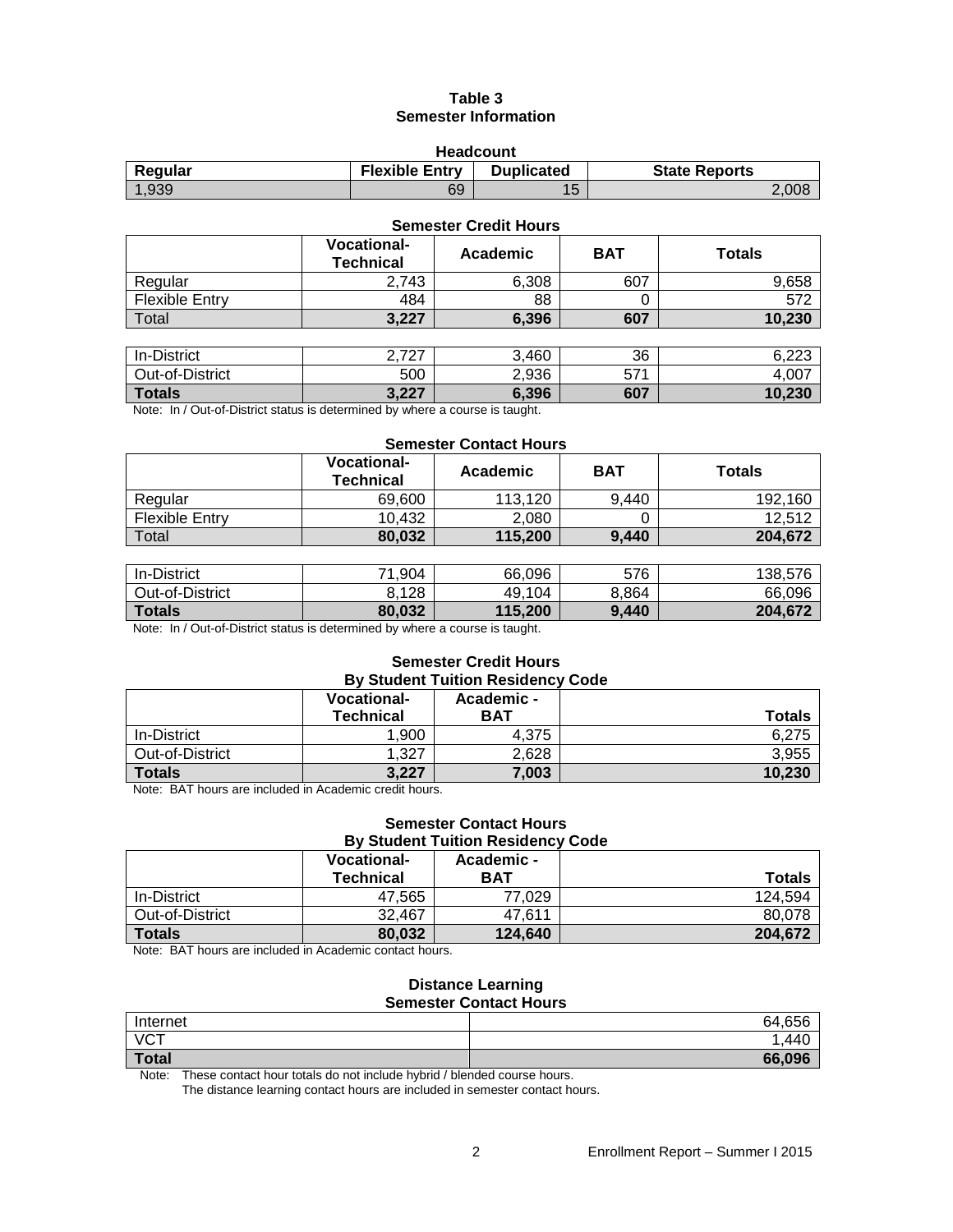#### **Table 3 Semester Information Contact hours** *NOT* **funded**

| Developmental Hours               | 440   |
|-----------------------------------|-------|
| Academic Hours (Three-peat rule)  |       |
| Technical Hours (Three-peat rule) | 288   |
| $\tau$ <sub>otal</sub>            | 3.432 |

| .<br><b>Enrollment by Level / Classification</b> |      |        |       |        |  |
|--------------------------------------------------|------|--------|-------|--------|--|
|                                                  | Male | Female | Total | %      |  |
| Freshman: First Yr (less than 24 hours)          | 443  | 456    | 899   | 46.4%  |  |
| Sophomore: Second Yr (24-59 hours)               | 334  | 365    | 699   | 36.0%  |  |
| Unclassified (60 or more hours)                  | 156  | 185    | 341   | 17.6%  |  |
| Total                                            | 933  | 1.006  | 1.939 | 100.0% |  |

**Table 4**

| г<br>÷ |  |
|--------|--|
|        |  |

**Basis for Admissions for Student Body**

|                                          | No.   | %      |
|------------------------------------------|-------|--------|
| <b>High School Graduate</b>              | 299   | 15.4%  |
| Individual Approval                      | 533   | 27.5%  |
| G.E.D.                                   | 57    | 2.9%   |
| Former Student (Continuing Student & Re- | 818   | 42.2%  |
| entered Previous Admissions)             |       |        |
| <b>College Transfer</b>                  | 232   | 12.0%  |
| Total                                    | 1.939 | 100.0% |

#### **Table 6 Student Intention Why Students Attend Brazosport College**

|                                  | No.   | $\%$   |
|----------------------------------|-------|--------|
| Earn an Associate's Degree       | 1,018 | 52.5%  |
| Earn a Certificate               | 283   | 14.6%  |
| <b>Earn Credits for Transfer</b> | 410   | 21.1%  |
| Job Skills                       | 5     | 0.3%   |
| <b>Personal Enrichment</b>       | 20    | 1.0%   |
| Did Not Respond                  | 203   | 10.5%  |
| Earn a BAT Degree                |       | 0.0%   |
| Total                            | 1,939 | 100.0% |

### **Table 7 First Time in College Enrollment**

| .<br>---------------                                  |                               |        |  |
|-------------------------------------------------------|-------------------------------|--------|--|
|                                                       | No.                           | $\%$   |  |
| Male                                                  |                               | 50.7%  |  |
| Female                                                | $\overline{\phantom{a}}$<br>◡ | 49.3%  |  |
| Total                                                 | 144                           | 100.0% |  |
| . <del>.</del><br>.<br>. .<br>the control of the con- |                               |        |  |

Note: FTIC excludes transfer students and dual credit students.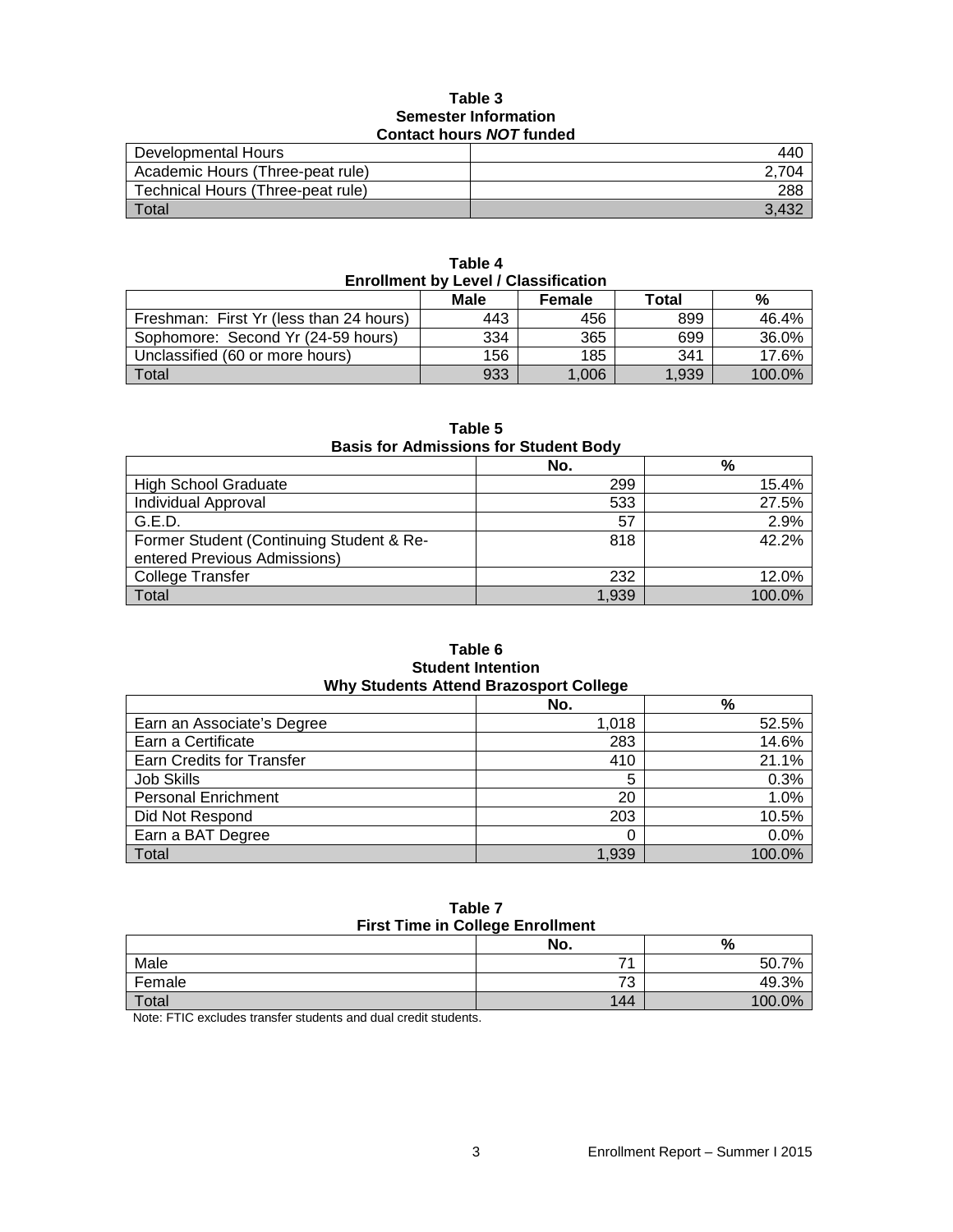| Student Residence Classification |       |        |  |
|----------------------------------|-------|--------|--|
|                                  | No.   | %      |  |
| In-District                      | 1,219 | 62.9%  |  |
| Out-of-District                  | 713   | 36.8%  |  |
| Out-of-State                     |       | 0.3%   |  |
| Foreign                          |       | 0.1%   |  |
| Total                            | 1.939 | 100.0% |  |

**Table 8A Student Residence Classification**

#### **Table 8B Student Residence by City**

| <b>City</b>            | -<br>No. | $\%$   |
|------------------------|----------|--------|
| Angleton               | 302      | 15.6%  |
| <b>Brazoria</b>        | 122      | 6.3%   |
| Clute                  | 294      | 15.2%  |
| Danbury                | 19       | 1.0%   |
| Freeport               | 226      | 11.7%  |
| Lake Jackson           | 706      | 36.4%  |
| Sweeny                 | 69       | 3.6%   |
| West Columbia          | 66       | 3.4%   |
| <b>Other Residence</b> | 135      | 7.0%   |
| <b>Total Students</b>  | 1,939    | 100.0% |

**Table 8C Summary of Students by Residence**

|                          | No.   | %      |
|--------------------------|-------|--------|
| <b>Texas Counties</b>    | 1.932 | 99.6%  |
| <b>Other States</b>      |       | 0.3%   |
| <b>Foreign Countries</b> |       | 0.1%   |
| Total                    | 1,939 | 100.0% |

| Students Residence      |       |        |
|-------------------------|-------|--------|
| <b>Residence</b>        | No.   | ℅      |
| <b>Anderson County</b>  |       | .05%   |
| <b>Bell County</b>      |       | .05%   |
| <b>Bexar County</b>     |       | .05%   |
| <b>Brazoria County</b>  | 1,858 | 95.82% |
| <b>Burnet County</b>    |       | .05%   |
| <b>Floyd County</b>     | 1     | .05%   |
| Fort Bend County        | 6     | .31%   |
| <b>Galveston County</b> | 10    | .52%   |
| <b>Hale County</b>      | 1     | .05%   |
| <b>Hardin County</b>    | 1     | .05%   |
| <b>Harris County</b>    | 11    | .57%   |
| <b>Hidalgo County</b>   | 2     | .10%   |
| Matagorda County        | 30    | 1.55%  |
| <b>Midland County</b>   |       | .05%   |

| <b>Residence</b>       | No.            | %      | <b>Residence</b>         | No.            | %       |
|------------------------|----------------|--------|--------------------------|----------------|---------|
| <b>Anderson County</b> |                | .05%   | <b>Montgomery County</b> |                | .05%    |
| <b>Bell County</b>     |                | .05%   | <b>Robertson County</b>  | 1              | .05%    |
| Bexar County           |                | .05%   | <b>Tarrant County</b>    | $\overline{2}$ | .10%    |
| <b>Brazoria County</b> | 1,858          | 95.82% | <b>Wharton County</b>    | $\overline{2}$ | .10%    |
| <b>Burnet County</b>   |                | .05%   | <b>Williamson County</b> |                | .05%    |
| <b>Floyd County</b>    |                | .05%   |                          |                |         |
| Fort Bend County       | 6              | .31%   | Alabama                  |                | .05%    |
| Galveston County       | 10             | .52%   | Louisiana                | 1              | .05%    |
| <b>Hale County</b>     |                | .05%   | Michigan                 |                | .05%    |
| <b>Hardin County</b>   |                | .05%   | Oklahoma                 |                | .05%    |
| <b>Harris County</b>   | 11             | .57%   | Oregon                   |                | .05%    |
| <b>Hidalgo County</b>  | $\overline{2}$ | .10%   | South Carolina           |                | .05%    |
| Matagorda County       | 30             | 1.55%  |                          |                |         |
| <b>Midland County</b>  |                | .05%   | Germany                  |                | .05%    |
|                        |                |        | <b>Total</b>             | 1,939          | 100.00% |

**Table 8D Students Residence by County/State/Country**

Includes students that pay C & D coded tuition.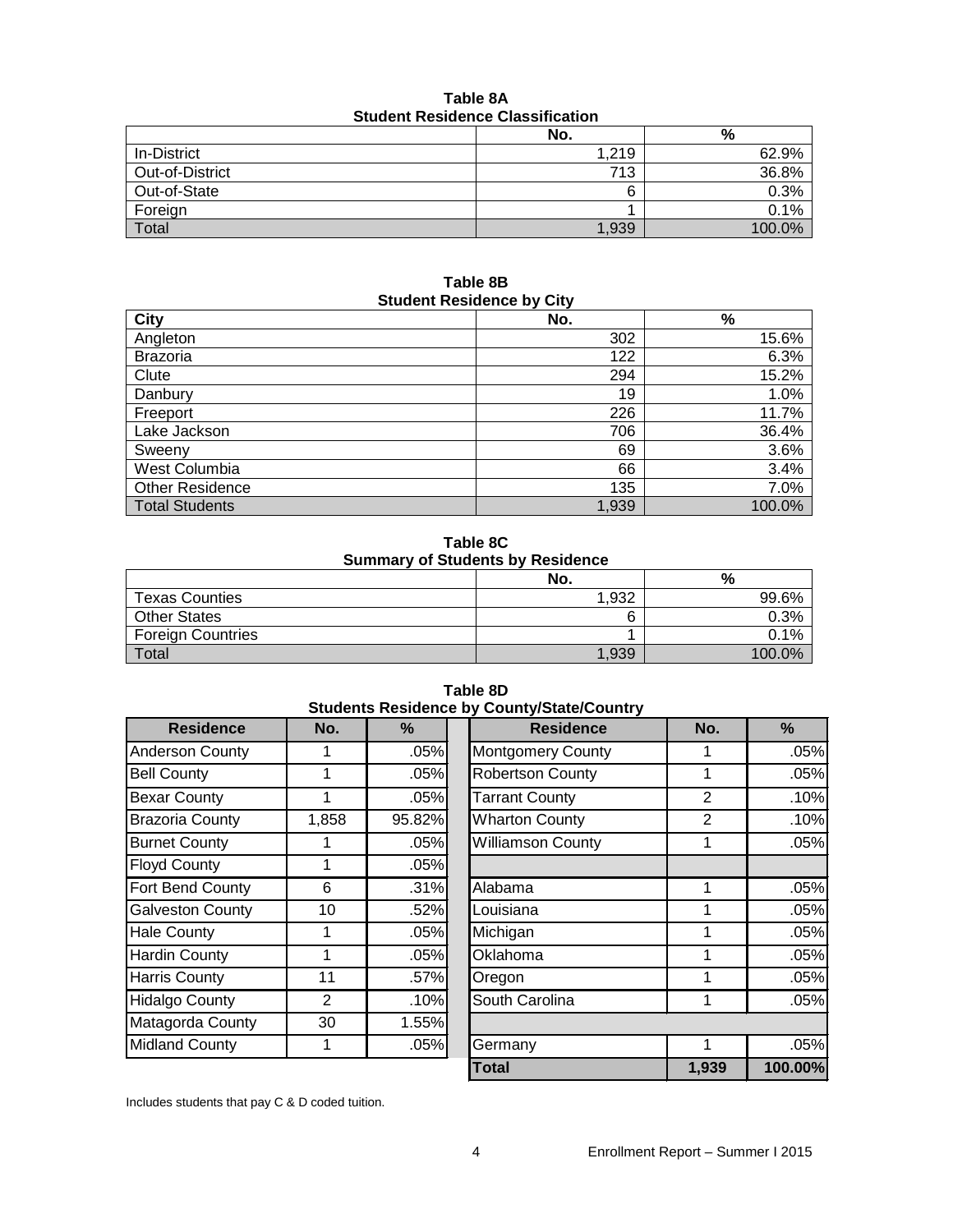| <b>School</b>                      | No.   | %      |
|------------------------------------|-------|--------|
| Angleton                           | 257   | 13.3%  |
| <b>Brazosport</b>                  | 219   | 11.3%  |
| <b>Brazosport Christian School</b> | 13    | 0.7%   |
| <b>Brazoswood</b>                  | 664   | 34.2%  |
| Columbia                           | 130   | 6.7%   |
| Danbury                            | 22    | 1.1%   |
| Sweeny                             | 110   | 5.7%   |
| <b>Other Schools</b>               | 349   | 18.0%  |
| No School Assigned                 | 175   | 9.0%   |
| <b>Total Students</b>              | 1,939 | 100.0% |

**Table 9 High School Attended**

**Table 10**

| <b>Ethnic Groups</b>             |       |        |  |  |
|----------------------------------|-------|--------|--|--|
| Race                             | No.   | $\%$   |  |  |
| White                            | 968   | 49.9%  |  |  |
| <b>Black</b>                     | 158   | 8.1%   |  |  |
| Hispanic                         | 704   | 36.3%  |  |  |
| Asian                            | 25    | 1.3%   |  |  |
| American Indian / Alaskan Native | 4     | 0.2%   |  |  |
| Non-Resident Alien               |       | 0.1%   |  |  |
| Race Unknown                     | 33    | 1.7%   |  |  |
| Native Hawaiian / Other Pacific  | 0     | 0.0%   |  |  |
| <b>Islander</b>                  |       |        |  |  |
| 2 or more races                  | 46    | 2.4%   |  |  |
| Total                            | 1,939 | 100.0% |  |  |

#### **Table 11 Age Distribution of BC Students**

| Age Distribution of DC Students                     |       |        |  |  |
|-----------------------------------------------------|-------|--------|--|--|
| Age                                                 | No.   | %      |  |  |
| Under 18                                            | 287   | 14.8%  |  |  |
| 18-21                                               | 668   | 34.5%  |  |  |
| 22-24                                               | 242   | 12.5%  |  |  |
| 25-30                                               | 321   | 16.6%  |  |  |
| $31 - 35$                                           | 159   | 8.2%   |  |  |
| 36-50                                               | 210   | 10.8%  |  |  |
| 51 and above                                        | 52    | 2.7%   |  |  |
| Total                                               | 1,939 | 100.0% |  |  |
| $\sim$ $\sim$ $\sim$ $\sim$<br>$\sim$ $\sim$ $\sim$ |       |        |  |  |

Average Age = 25.1 Median Age  $= 22.0$ 

## **Table 12 New / Former Students**

| No.   | %                                                                                                                                                                                                                                 |
|-------|-----------------------------------------------------------------------------------------------------------------------------------------------------------------------------------------------------------------------------------|
| .720  | 88.7%                                                                                                                                                                                                                             |
| 219   | 11.3%                                                                                                                                                                                                                             |
| 1,939 | 100.0%                                                                                                                                                                                                                            |
|       | $\mathbf{a}$ , and the state of the state of the state of the state of the state of the state of the state of the state of the state of the state of the state of the state of the state of the state of the state of the state o |

Note: \* Indicates students new to Brazosport College--includes transfer students.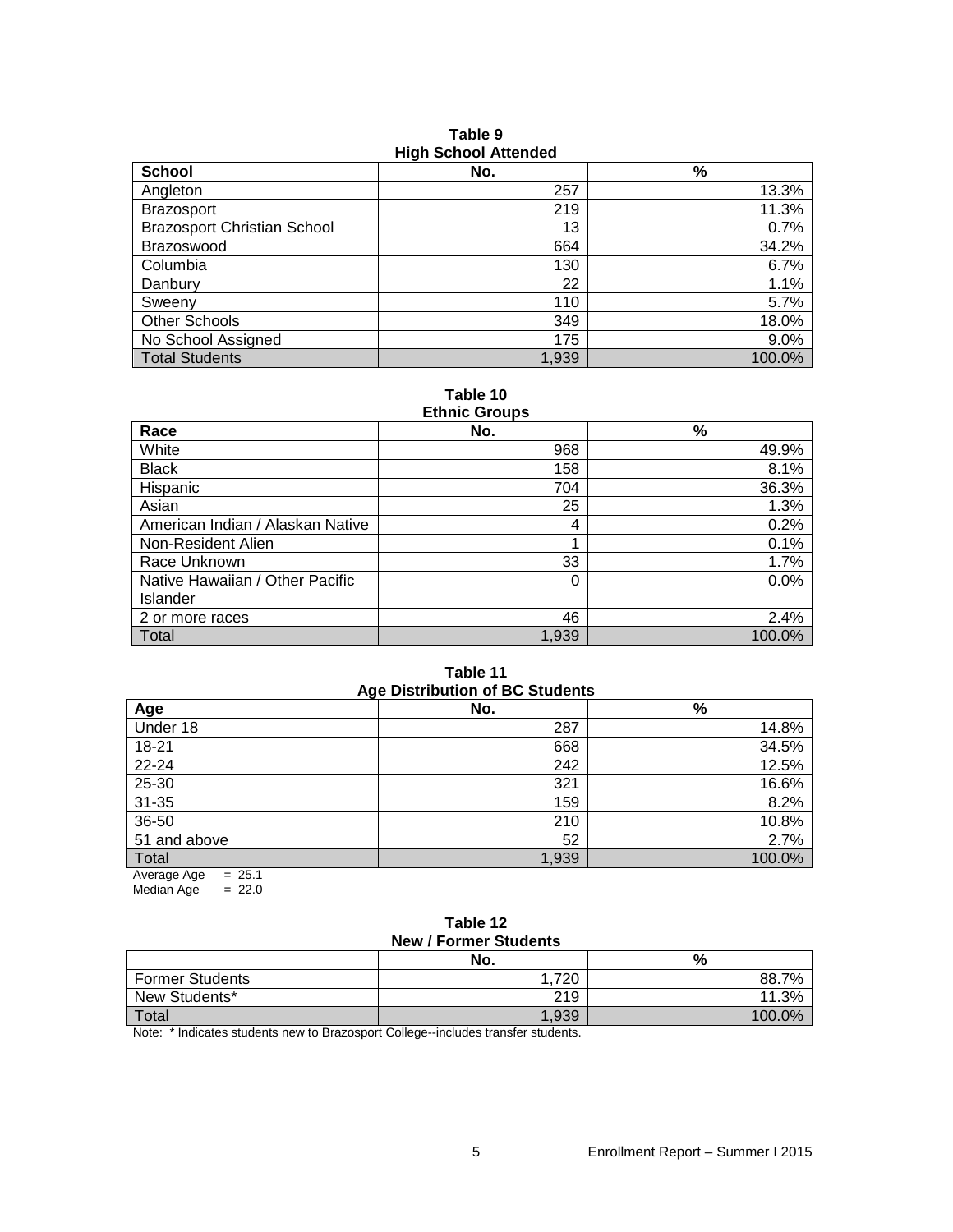| Table 13                                 |  |  |
|------------------------------------------|--|--|
| New Students* by First Generation Status |  |  |

|                                 | No. | %      |
|---------------------------------|-----|--------|
| <b>First Generation Student</b> | 80  | 36.5%  |
| Not First Generation Student    | 45  | 20.5%  |
| No response in mother's or      | 94  | 42.9%  |
| father's education level        |     |        |
| Total                           | 219 | 100 0% |

Note: \* Indicates students new to Brazosport College--includes transfer students.

A first generation student is defined by both parents' education level below a Baccalaureate Degree.

### **Table 14 Majors by Full / Part-Time**

### **General Academic Degree Majors (AA)**

|       | Not Dual Credit<br><b>Student</b> | <b>Dual Credit</b><br><b>Student</b> | No. | %      |
|-------|-----------------------------------|--------------------------------------|-----|--------|
| Full  | 238                               | 47                                   | 285 | 32.6%  |
| Part  | 409                               | 179                                  | 588 | 67.4%  |
| Total | 647                               | 226                                  | 873 | 100.0% |

#### **General Academic Degree Majors (AS)**

|       | Not Dual Credit<br>Student | <b>Dual Credit</b><br>Student | No. | %      |
|-------|----------------------------|-------------------------------|-----|--------|
| Full  | 55                         |                               | 57  | 41.3%  |
| Part  | 81                         |                               | 81  | 58.7%  |
| Total | 136                        |                               | 138 | 100.0% |

### **Other Academic Majors**

|       | Not Dual Credit<br><b>Student</b> | <b>Dual Credit</b><br>Student | No. | %      |
|-------|-----------------------------------|-------------------------------|-----|--------|
| Full  | 38                                |                               | 38  | 40.4%  |
| Part  | 50                                |                               | 56  | 59.6%  |
| Total | 88                                |                               | 94  | 100.0% |

| <b>Technical Majors</b> |                                   |                               |     |        |  |
|-------------------------|-----------------------------------|-------------------------------|-----|--------|--|
|                         | Not Dual Credit<br><b>Student</b> | <b>Dual Credit</b><br>Student | No. | %      |  |
| Full                    | 306                               |                               | 311 | 43.4%  |  |
| Part                    | 369                               | 37                            | 406 | 56.6%  |  |
| Total                   | 675                               | 42                            | 717 | 100.0% |  |

#### **Bachelor's in Applied Technology Majors**

|       |                            |                               | <u>رس</u> |        |
|-------|----------------------------|-------------------------------|-----------|--------|
|       | Not Dual Credit<br>Student | <b>Dual Credit</b><br>Student | No.       | %      |
| Full  | 93                         |                               | 93        | 79.5%  |
| Part  | 24                         |                               | 24        | 20.5%  |
| Total | 117                        |                               | 117       | 100.0% |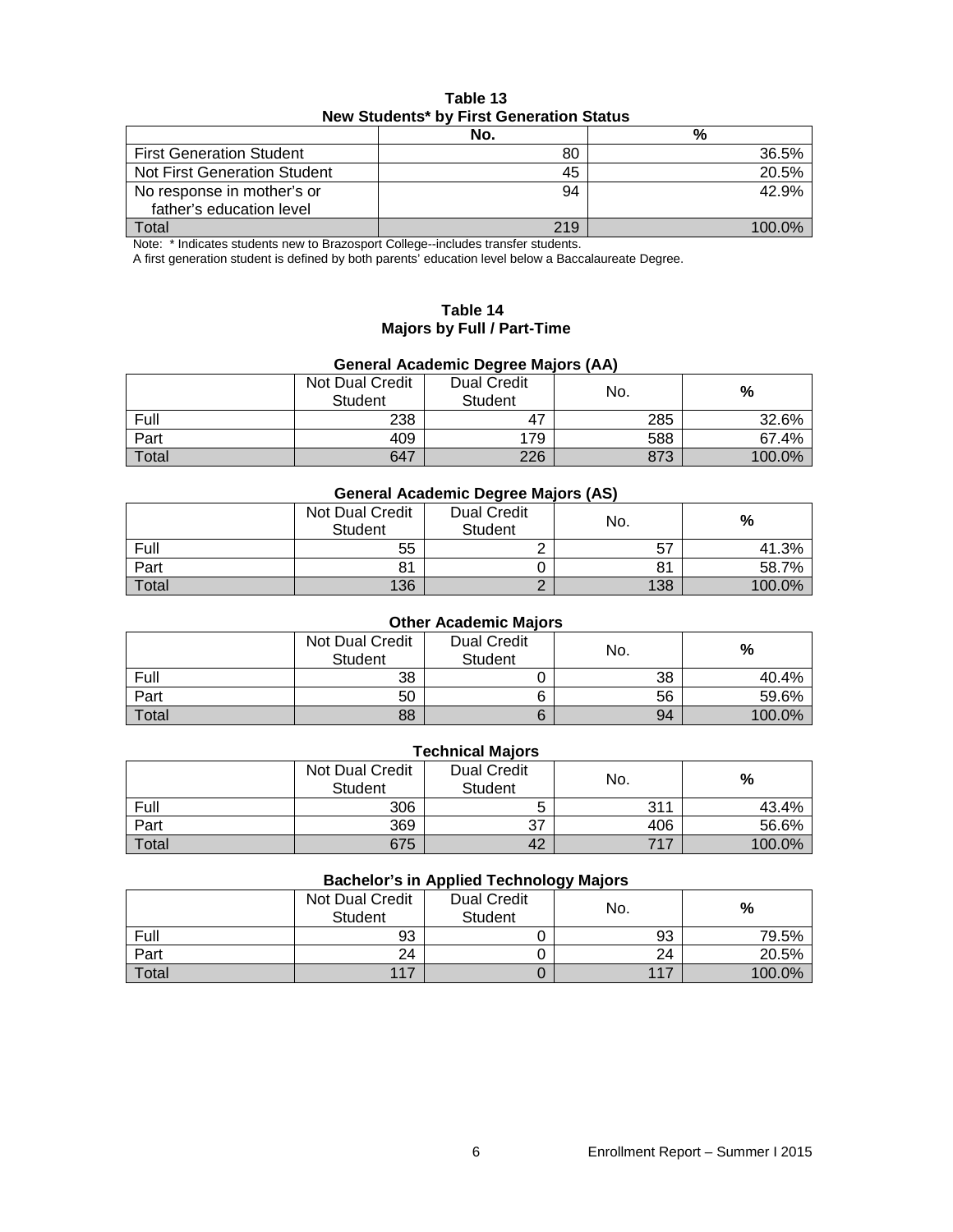### **Table 15A Enrollment by Department**

# **Technical Programs**

|              | <b>Total</b>    | <b>Semester</b> | <b>Contact</b><br><b>Hours</b> |       |                  |             |
|--------------|-----------------|-----------------|--------------------------------|-------|------------------|-------------|
|              | <b>Students</b> | <b>Hours</b>    | Lec/Lab                        | Co-op | <b>Practicum</b> | <b>FTSE</b> |
| <b>BMGT</b>  | 21              | 63              | 1,008                          |       |                  | 12.60       |
| <b>BUSG</b>  | 17              | 51              | 816                            |       |                  | 10.20       |
| <b>CDEC</b>  | 12              | 27              | 1,296                          | 960   |                  | 5.40        |
| <b>CJSA</b>  | 7               | 21              | 336                            |       |                  | 4.20        |
| <b>CNBT</b>  | 74              | 111             | 2,368                          |       |                  | 22.20       |
| <b>CTEC</b>  | 102             | 212             | 4,160                          |       |                  | 42.40       |
| <b>DFTG</b>  | 40              | 60              | 1,280                          |       |                  | 12.00       |
| <b>ELPT</b>  | 128             | 192             | 4,096                          |       |                  | 38.40       |
| <b>ELTN</b>  | 4               | 6               | 672                            | 640   |                  | 1.20        |
| <b>EMSP</b>  | 33              | 77              | 3,168                          |       |                  | 15.40       |
| <b>EPCT</b>  | 8               | 24              | 384                            |       |                  | 4.80        |
| <b>HITT</b>  | 14              | 42              | 672                            |       |                  | 8.40        |
| <b>INTC</b>  | 142             | 241             | 4,800                          |       |                  | 48.20       |
| <b>MCHN</b>  | 30              | 45              | 960                            |       |                  | 9.00        |
| <b>NDTE</b>  | 24              | 36              | 768                            |       |                  | 7.20        |
| <b>OSHT</b>  | 65              | 199             | 5,488                          | 2,560 |                  | 39.80       |
| PFPB         | 88              | 150             | 6,000                          | 3,520 |                  | 30.00       |
| <b>PTAC</b>  | 473             | 1,099           | 22,544                         |       |                  | 219.80      |
| <b>RNSG</b>  | 60              | 131             | 4,208                          |       |                  | 26.20       |
| <b>VNSG</b>  | 86              | 234             | 7,200                          |       |                  | 46.80       |
| <b>WLDG</b>  | 94              | 192             | 7,456                          |       |                  | 38.40       |
| <b>Total</b> | 1,522           | 3,213           | 79,680                         | 7,680 | $\mathbf{0}$     |             |

Note: Interinstitutional hours are not included.

Enrollment may be duplicated.

FTSE = summer semester hours divided by 5.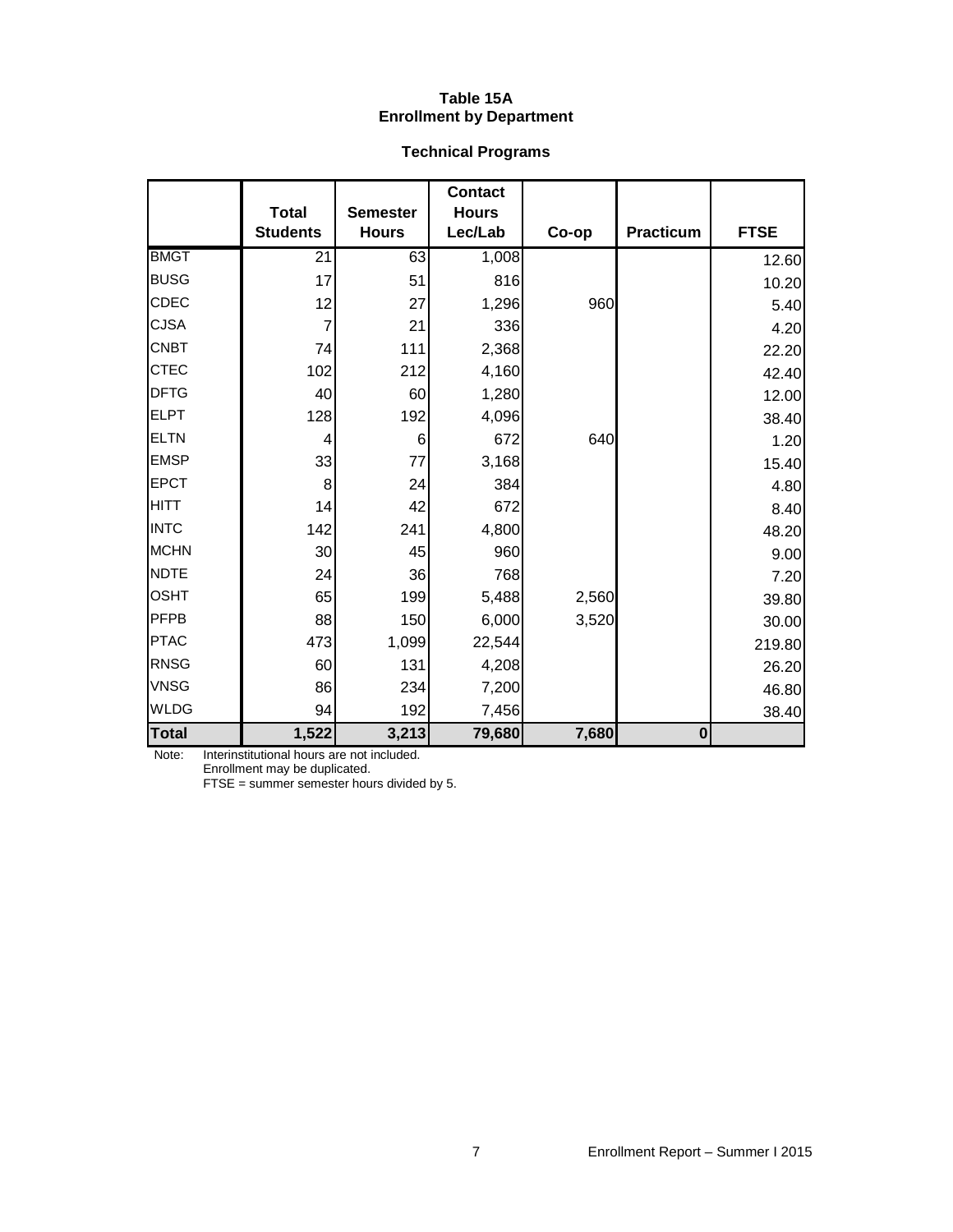### **Table 15B Enrollment by Department**

# **Academic Programs**

|                    | <b>Total</b>    | <b>Semester</b> | <b>Contact</b><br><b>Hours</b> |          |             |             |
|--------------------|-----------------|-----------------|--------------------------------|----------|-------------|-------------|
|                    | <b>Students</b> | <b>Hours</b>    | Lec/Lab                        | Co-op    | Practicum   | <b>FTSE</b> |
| <b>ACCT</b>        | 54              | 108             | 1,728                          |          |             | 21.60       |
| <b>ARTS</b>        | 38              | 114             | 1,824                          |          |             | 22.80       |
| <b>BCIS</b>        | 148             | 296             | 5,920                          |          |             | 59.20       |
| <b>BIOL</b>        | 256             | 528             | 12,288                         |          |             | 105.60      |
| <b>CHEM</b>        | 229             | 467             | 9,968                          |          |             | 93.40       |
| cosc               | 10              | 15              | 400                            |          |             | 3.00        |
| <b>DRAM</b>        | 6               | 8               | 320                            |          |             | 1.60        |
| <b>ECON</b>        | 51              | 153             | 2,448                          |          |             | 30.60       |
| <b>ENGL</b>        | 193             | 537             | 8,880                          |          |             | 107.40      |
| <b>ENVR</b>        | 74              | 154             | 3,552                          |          |             | 30.80       |
| <b>GOVT</b>        | 179             | 537             | 8,592                          |          |             | 107.40      |
| <b>HIST</b>        | 129             | 387             | 6,192                          |          |             | 77.40       |
| <b>HUMA</b>        | 110             | 330             | 5,280                          |          |             | 66.00       |
| <b>MATH</b>        | 419             | 1,080           | 19,040                         |          |             | 216.00      |
| <b>MHSM</b>        | 48              | 161             | 2,304                          |          |             | 32.20       |
| <b>MUEN</b>        | $\overline{2}$  | $\overline{2}$  | 128                            |          |             | 0.40        |
| <b>MUSI</b>        | 79              | 237             | 3,792                          |          |             | 47.40       |
| PHYS               | 89              | 179             | 4,272                          |          |             | 35.80       |
| <b>PSYC</b>        | 250             | 750             | 12,000                         |          |             | 150.00      |
| SOCI               | 22              | 66              | 1,056                          |          |             | 13.20       |
| <b>SPAN</b>        | 30              | 60              | 1,200                          |          |             | 12.00       |
| <b>SPCH</b>        | 109             | 327             | 5,232                          |          |             | 65.40       |
| <b>TMGT</b>        | 156             | 446             | 7,136                          |          |             | 89.20       |
| Total              | 2,681           | 6,942           | 123,552                        | $\bf{0}$ | $\mathbf 0$ |             |
| <b>Grand Total</b> | 4,203           | 10,155          | 203,232                        | 7,680    | $\bf{0}$    |             |

Note: Interinstitutional hours are not included.

Enrollment may be duplicated.

FTSE = summer semester hours divided by 5.